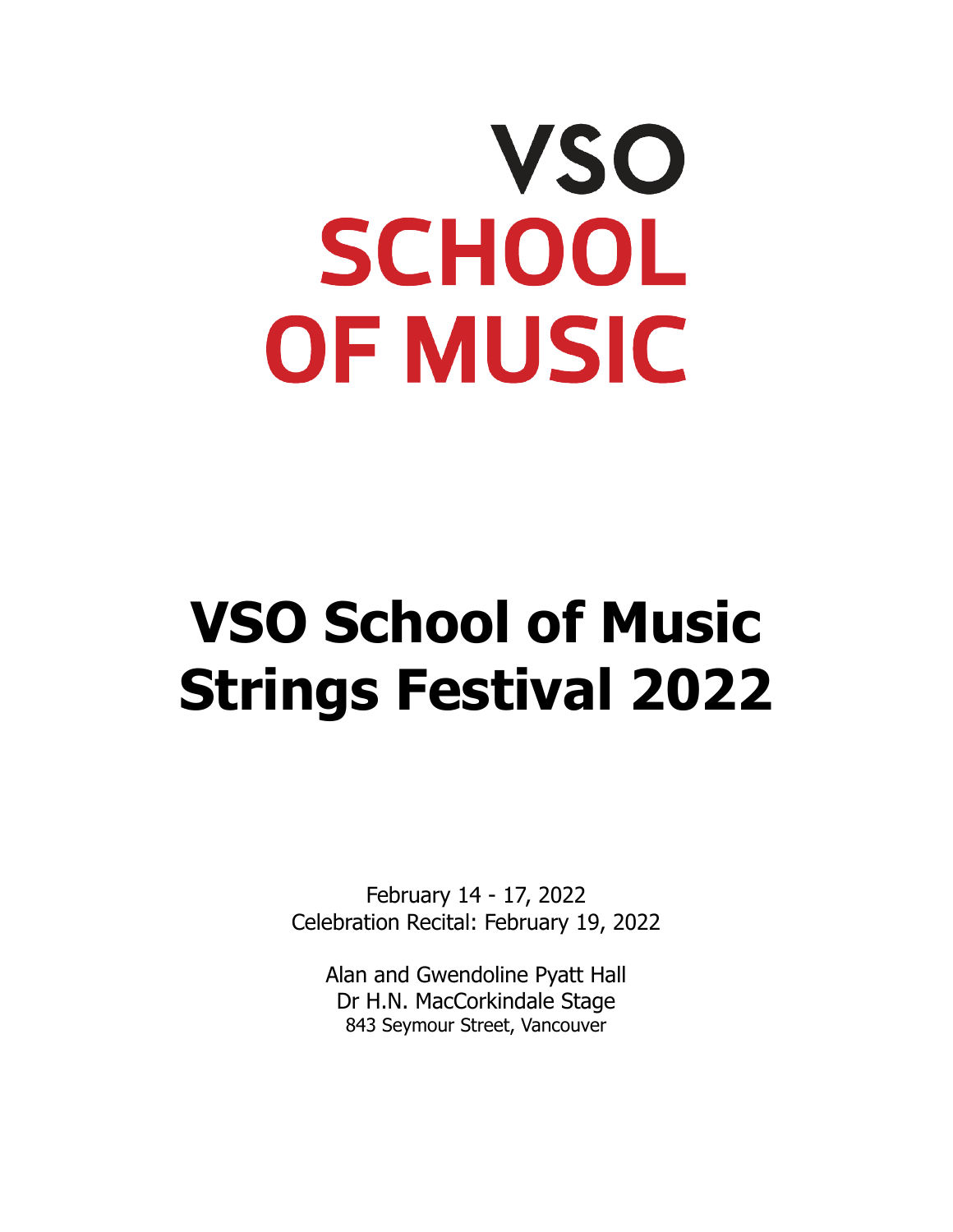# **VSOSoM Strings Festival**

# PROGRAM 2022

Evelyn Creaser, Adjudicator

# **MONDAY, FEBRUARY 14**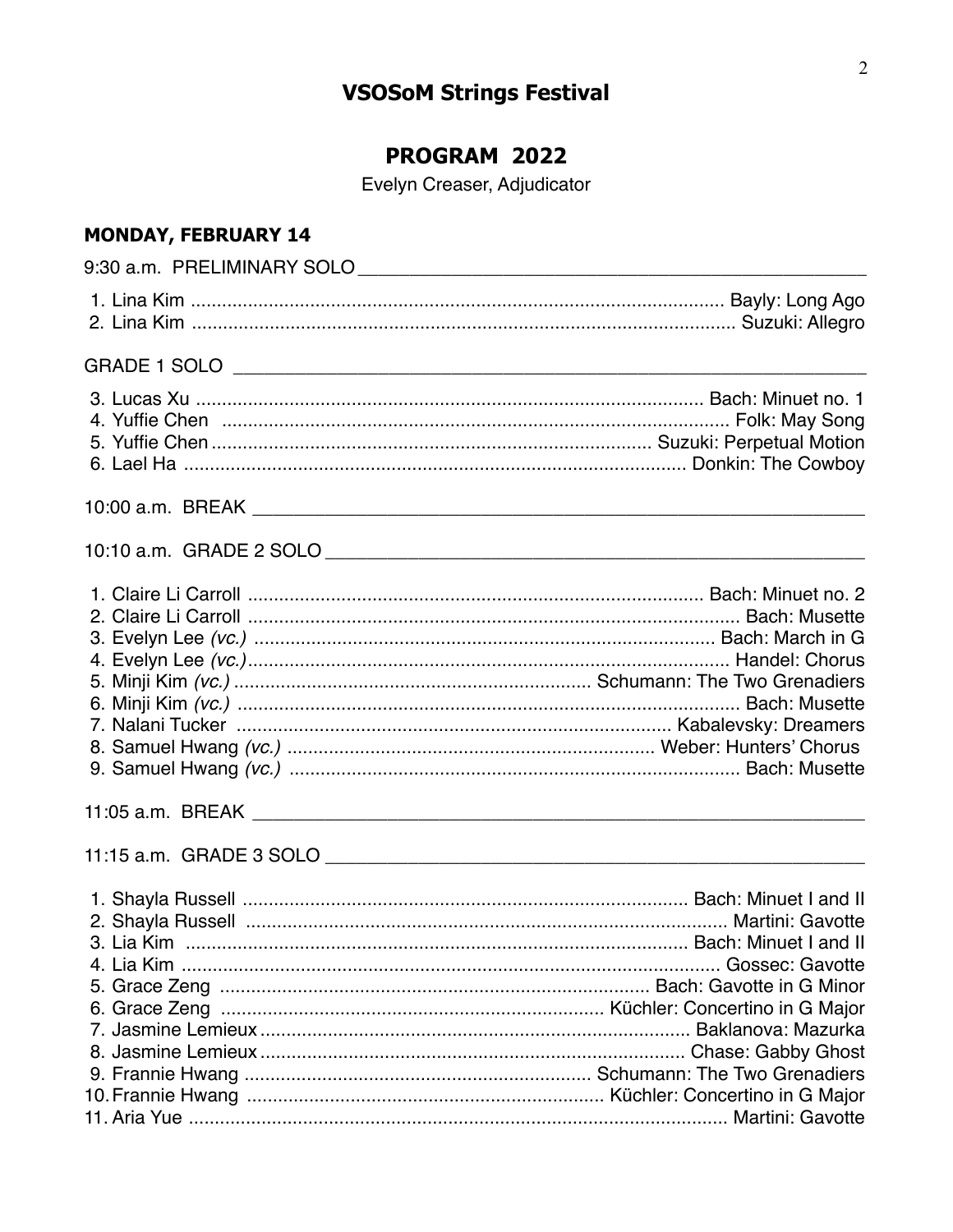## **MONDAY, FEBRUARY 14 (contd.)**

12:35 p.m. LUNCH

2:00 p.m. GRADE 4 SOLO \_\_\_\_\_\_\_\_\_\_\_\_\_\_\_\_\_\_\_\_\_\_\_\_\_\_\_\_\_\_\_\_\_\_\_\_\_\_\_\_\_\_\_\_\_\_\_\_\_\_\_\_\_

# 3:25 p.m. GRADE 5 SOLO/CONCERTO/SONATA \_\_\_\_\_\_\_\_\_\_\_\_\_\_\_\_\_\_\_\_\_\_\_\_\_\_\_\_\_\_\_\_\_\_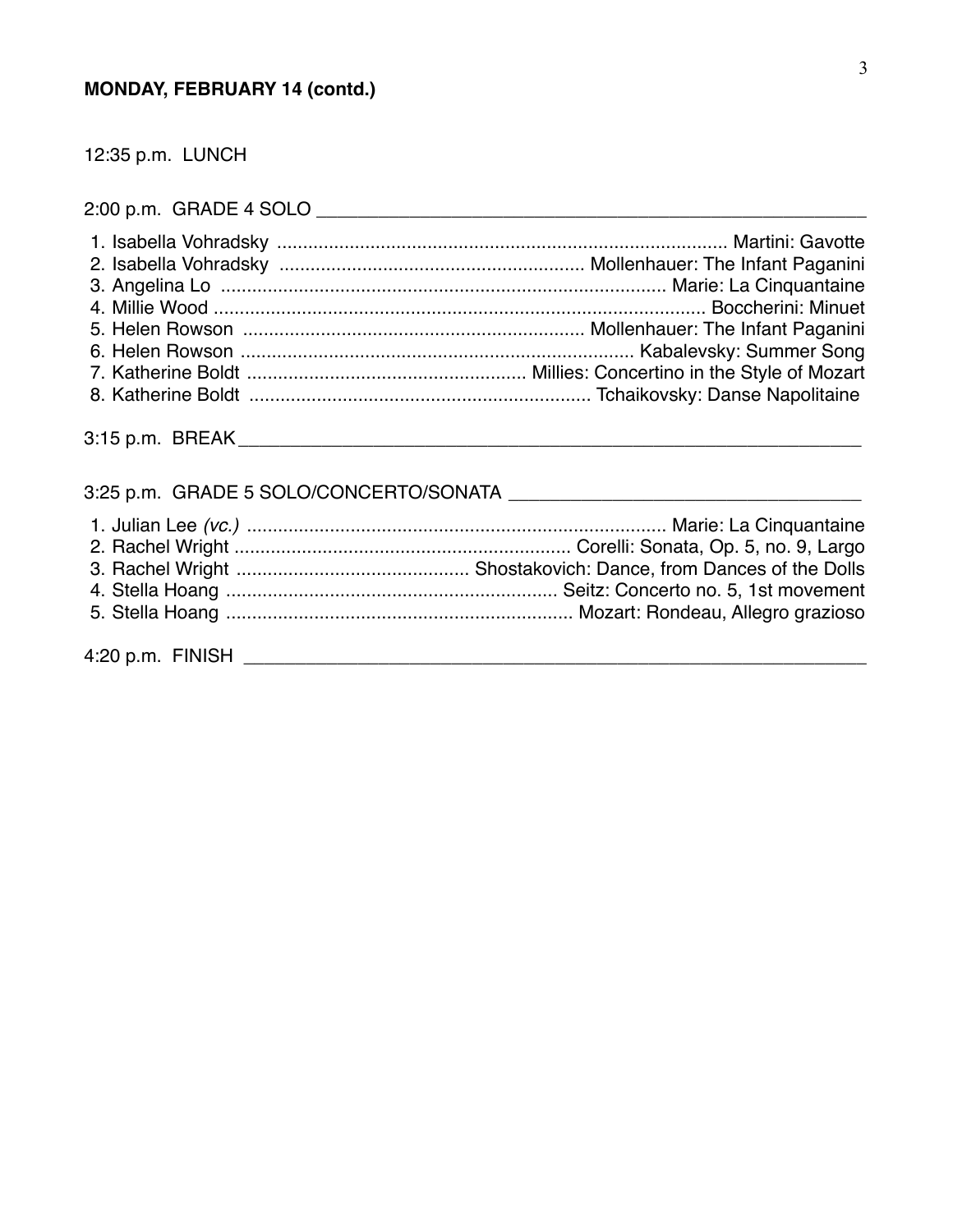#### **TUESDAY, FEBRUARY 15**

#### 9:30 a.m. GRADE 6 UNACCOMPANIED/SONATA

10:20 a.m. BREAK **with a set of the set of the set of the set of the set of the set of the set of the set of the set of the set of the set of the set of the set of the set of the set of the set of the set of the set of the** 

#### 10:30 a.m. GRADE 6 SOLO \_\_\_\_\_\_\_\_\_\_\_\_\_\_\_\_\_\_\_\_\_\_\_\_\_\_\_\_\_\_\_\_\_\_\_\_\_\_\_\_\_\_\_\_\_\_\_\_\_\_\_\_

## 11:30 a.m. BREAK **with a set of the set of the set of the set of the set of the set of the set of the set of the set of the set of the set of the set of the set of the set of the set of the set of the set of the set of the**

#### 11:40 a.m. GRADE 7 SONATA \_\_\_\_\_\_\_\_\_\_\_\_\_\_\_\_\_\_\_\_\_\_\_\_\_\_\_\_\_\_\_\_\_\_\_\_\_\_\_\_\_\_\_\_\_\_\_\_\_\_

12:20 p.m. LUNCH \_\_\_\_\_\_\_\_\_\_\_\_\_\_\_\_\_\_\_\_\_\_\_\_\_\_\_\_\_\_\_\_\_\_\_\_\_\_\_\_\_\_\_\_\_\_\_\_\_\_\_\_\_\_\_\_\_\_\_

#### 1:45 p.m. GRADE 7 SOLO / CONCERTO \_\_\_\_\_\_\_\_\_\_\_\_\_\_\_\_\_\_\_\_\_\_\_\_\_\_\_\_\_\_\_\_\_\_\_\_\_\_\_\_\_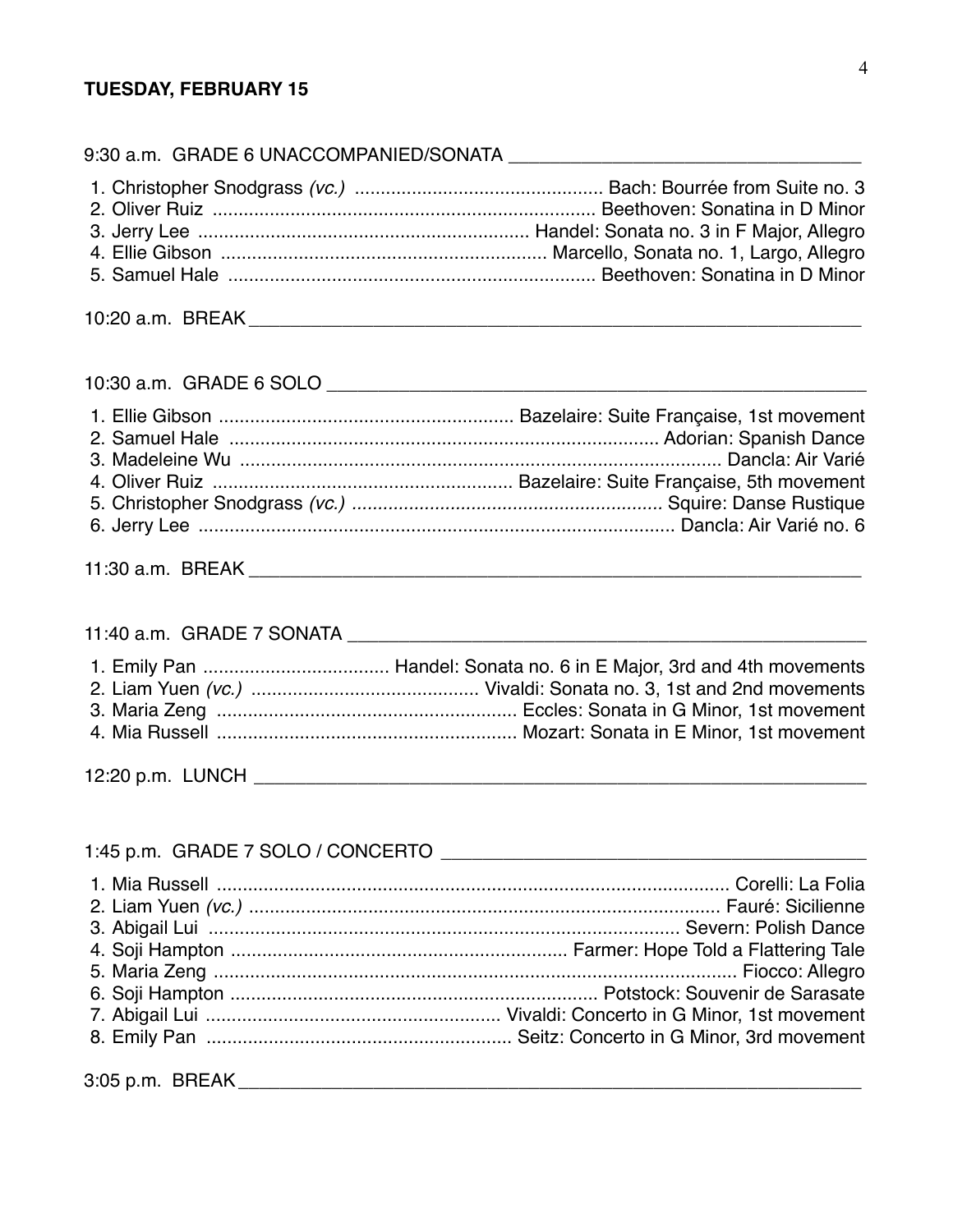# **TUESDAY, FEBRUARY 15 (cont'd)**

| 4:20 p.m. GRADE 10 CONCERTO <b>And All According to the CONCERTO</b> |
|----------------------------------------------------------------------|
|                                                                      |
| 5:30 p.m. FINISH ____________________                                |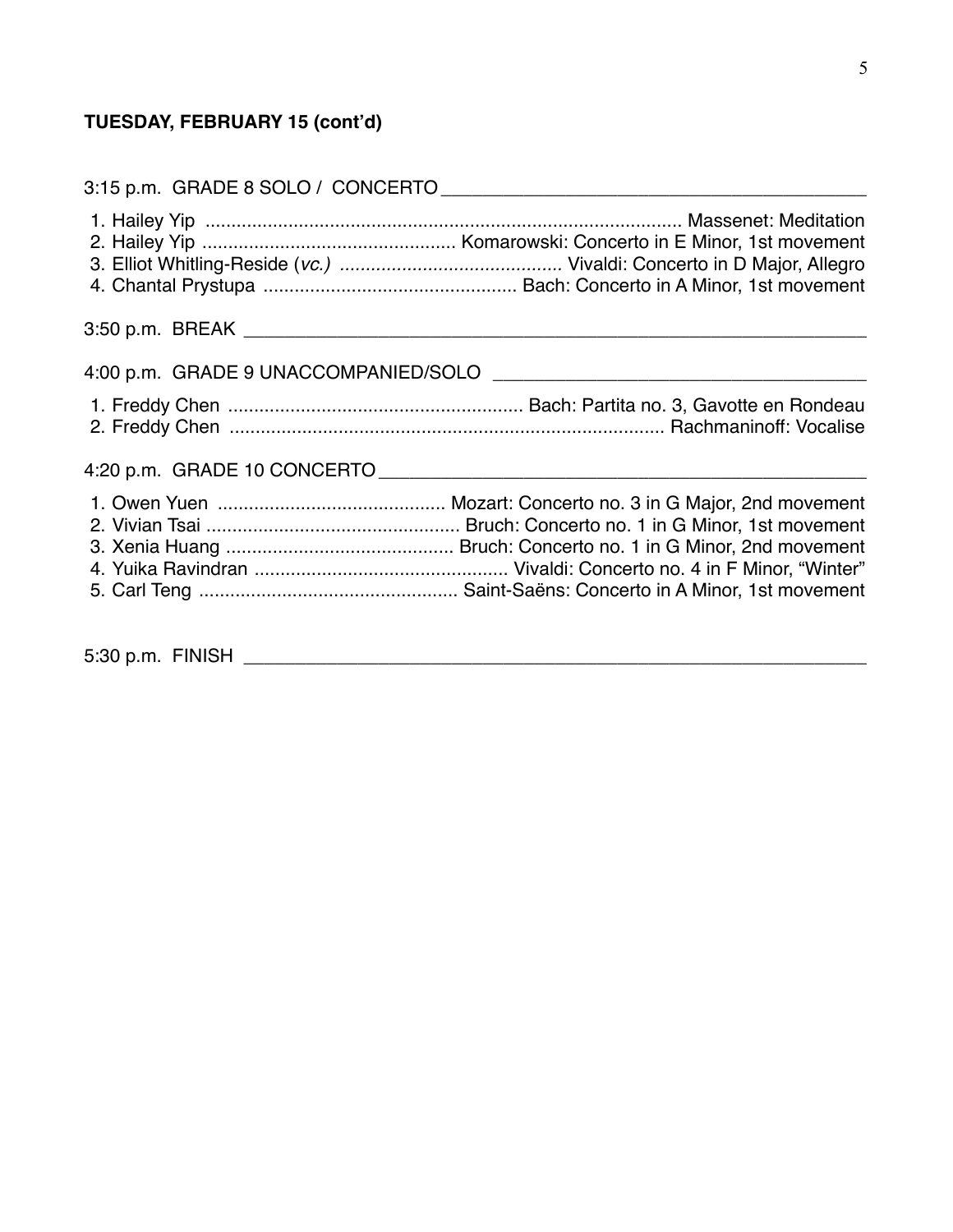# **WEDNESDAY, FEBRUARY 16**